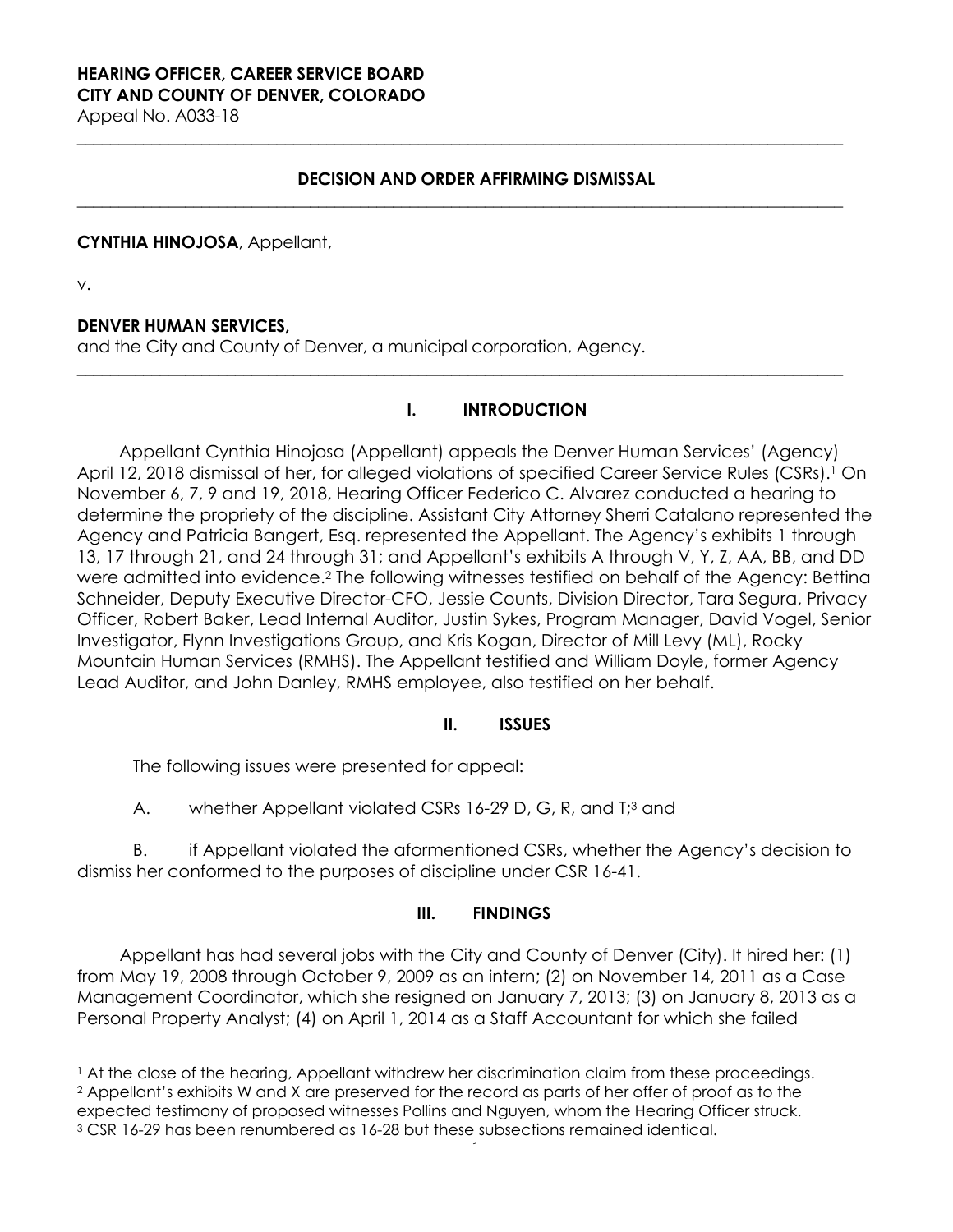probation, so she reverted to an Analyst; and (5) on March 3, 2016 as an on-call Business Development Associate. (Ex. 1). On March 22, 2016, it hired Appellant to work as a Senior Internal Auditor in its Performance Improvement and Accountability Division (PIAD).

In this role, Appellant monitored and audited the City's funding of RMHS for its service to the City's clients with intellectual and developmental disabilities (IDD). The City collects taxpayer ML funds for its IDD clients, which it had been required to spend exclusively through RMHS. Prior to her dismissal, Appellant alternated time between two Denver offices, three days weekly at the Denver Human Services Castro Building (Castro Building), 1200 Federal Boulevard, and two days weekly at the RMHS Building, 9900 East Iliff Avenue. Appellant, Mr. Baker, and Ms. Segura were the three PIAD auditors. They occupied adjacent desks in a small open area at the Castro Building. They and others with whom they worked accessed a shared calendar in which they were to document all meetings away from this worksite. (Ex 6, P. 22, par. 5). Ms. Segura was already a PIAD auditor when the agency hired Appellant. In October 2017, the Agency hired Mr. Baker as PIAD Lead Auditor, replacing Mr. Doyle. Mr. Doyle had been the supervisor of the auditors until August 8, 2016, when the Agency demoted him to Lead Auditor, and, in May 2017, he left the Agency. Since June 2016, when Ms. Counts became a director, she supervised the PIAD auditors, and began bi-weekly, individual meetings with them to discuss their work.

At an October 16, 2017 staff meeting, Ms. Counts distributed to the auditors the "Expectations for Internal Audit Team" (Expectations), generally governing attendance and location details. The City's Office of Human Resources had provided the Expectations to Ms. Counts as a first step to managing attendance issues, including Appellant's issues, of which she had received complaints. Due to the complaints, Ms. Counts also instructed Mr. Baker to report to her any of Appellant's attendance issues that he observed. Ms. Schneider testified that Ms. Counts reported to her on complaints about Appellant as early as August and September 2017. On November 29, 2017, Ms. Counts emailed the auditors a modified version of the Expectations, with employee feedback incorporated. (Ex. 6, pp. 22-3). It contains the Rule 6, "Show up to all scheduled events on time unless a business need prevents you…If you are more than 5 minutes late to a meeting, please send an email before COB explaining the business need."; and the Rule 10, "If you need to take off due to illness or unexpected event let me know via text/email as soon as you can. My cell phone is …" (*Id.*) Appellant's 2016 Supervisor Evaluation (Evaluation) (Ex. 6, p. 26), and her 2017 Annual Review (Review) (Ex. 6, p. 13) also included in her goals, "… Attending all…RHMS (sic) Community Forums, Board of Director Meetings, and all meeting (sic) identified as material between DHS and RMHS."

On December 6, 2017, Appellant was scheduled to work at and attend a training at the RMHS Building, which she did not attend. At 7:58 a.m., Appellant texted co-worker Mr. Sykes that she was running late because she had gone to the Castro Building. At 11:57 a.m., Appellant again texted Mr. Sykes that she had skipped the training because Mr. Baker assigned her some BKD work and that she had gone to her office instead. However, Mr. Baker testified that, on this day, he merely needed for Appellant to transfer a file from her computer to a folder on the Agency computer, and that she was not doing any BKD work, on which Ms. Segura was his backup. Ms. Counts testified that the Agency did not show Appellant working at the Castro Building on this day. So, the Agency alleged that Appellant invented an excuse to avoid the training, and inflated her work hours on this day.

Appellant responded that she communicated truthfully to Mr. Sykes about her delay. She testified that she was working on an EBT audit, and her reference to BKD meant her EBT work, since the BKD auditors reviewed the EBT work. She denied having told him that she was at the Castro Building via her texts, claiming that she went straight to the RMHS Building that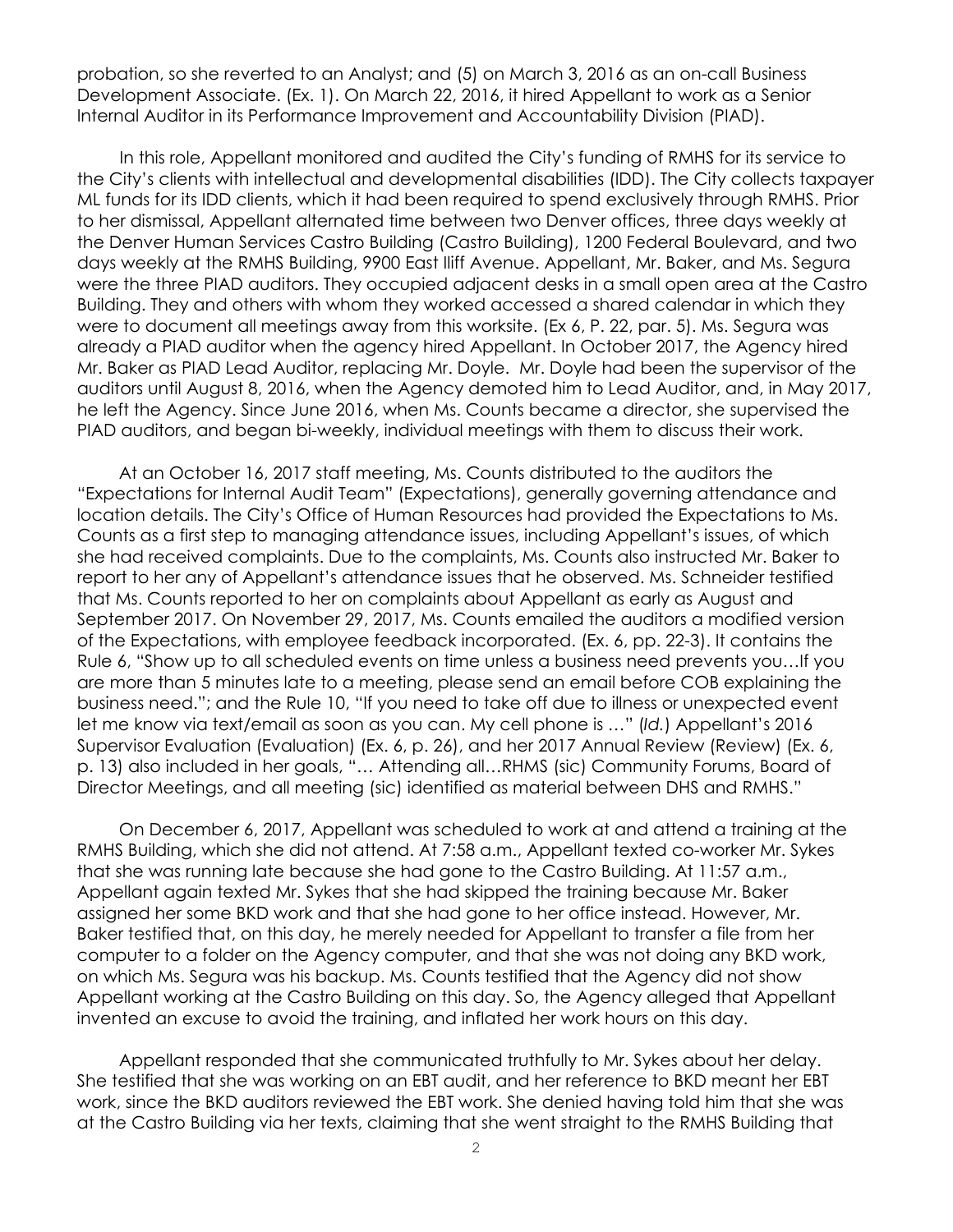morning. She claimed that the reference to her "office" meant an RMHS Building office that RMHS allowed her to use, since she had no office at the Castro Building.

On January 17, 2018, Appellant failed to attend a RMHS board meeting. At 5:46 p.m., she texted Mr. Sykes that she would miss the meeting because she was feeling ill and asked him to take notes of it for her, to which he agreed. Mr. Sykes also observed that the board disconnected the telephone line through which people could attend the meeting when nobody called in. On January 18, Mr. Sykes saw Mr. Baker and Ms. Segura at the Castro Building and told them of Appellant's absence from the board meeting due to illness. He asked whether Appellant was now present, so he could brief her on it. They responded that she had not arrived so he returned to his office. Appellant then arrived, immediately went to Mr. Sykes's office, and debriefed him on the meeting. Appellant then returned to the auditors' area and discussed the board meeting with Mr. Baker and Ms. Segura, conveying to them the impression that she had attended it, unaware that they knew that she had missed it.

On January 19, 2018, Appellant submitted a Bi-Weekly Mileage Summary for Personal Vehicle Usage Log for January 7 through 20. (Ex. 8, p. 34). Through it, she claimed and obtained mileage reimbursement for travel to the January 17 RMHS board meeting. In her March 21, 2018 interview with Mr. Vogel (Interview), Appellant claimed that on January 17, she left the RMHS Building at 5:15 p.m., went home, fed her dogs, and returned at 5:46 p.m. to attend the meeting, in a 31-minute round-trip. She claimed to have felt ill when she arrived at the RMHS Building and so she left, texting Mr. Sykes as she did so. At hearing, Appellant testified that her routine to feed her dogs took her less than five minutes. Mr. Vogel testified that he researched her trip home and that it cannot be made in 31 minutes, thus concluding that Appellant's January 17 time report and mileage claim, in combination, are incredible.

On January 19, Appellant also approved her timecard, including 11 hours of work on January 17. Appellant claimed in her Interview to have worked at the RMHS Building continually without lunch<sup>4</sup> or other breaks from 6:15 a.m. to 5:15 p.m., when she went home. Other Agency witnesses testified that, by contrast, when Appellant worked at the Castro Building, she arrived around 9:00 a.m., took lunches and breaks, and spent time on social media. Her employee badge log showed that she generally accessed its secure area from 8:45 to 9:00 a.m. Appellant admitted to Mr. Vogel that she took lunch and breaks when working at the Castro Building.

At their January 23, 2018 bi-weekly meeting, Mr. Baker disclosed to Ms. Counts that Appellant had missed a meeting, but was pretending otherwise. His report prompted her to scrutinize Appellant's attendance. At their January 25, bi-weekly meeting, Ms. Counts asked Appellant whether she had missed any meetings that she was required to attend. Appellant denied any absences and asked the basis for the inquiry. Ms. Counts disclosed to her Mr. Sykes's comment that she had missed a meeting. Appellant offered to clarify with Mr. Sykes his comment about her absence. He testified that Appellant queried him about whether she had missed any meetings. He described meetings to her that he had with the RMHS executive team on Monday of the current week, to which he had not invited her. He had assumed that she had not asked about the board meeting since he had already briefed her on it. Appellant then advised Ms. Counts that she had no absence and that Mr. Sykes had reported her absent from a meeting to which she was not invited. Thus, she did not report her absence from the board meeting to Ms. Counts, as required by Expectation Rule 10.

i

<sup>4</sup> Appellant stated that she habitually ate lunch at her desk at the RMHS Building, but did not stop working.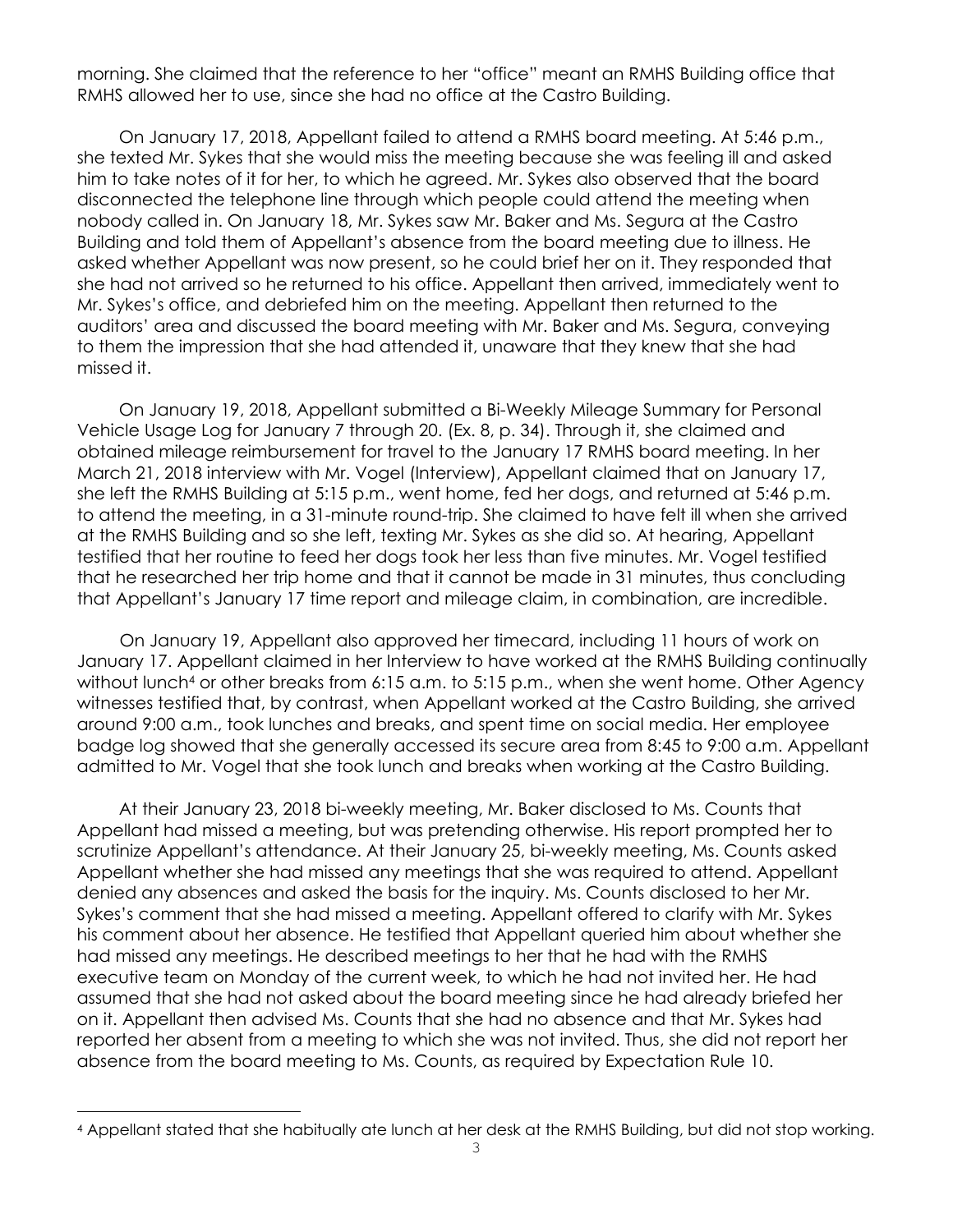Appellant responded to the Agency's allegation that she fabricated the impression of attending the January 17 board meeting by noting that she never claimed to have attended it. At hearing, she testified that Mr. Baker and Ms. Segura testified falsely that she described the board meeting to them on January 18, and that Mr. Sykes merely advised her that nothing material occurred at the meeting. At her April 11, 2018 pre-disciplinary meeting, Appellant claimed to have attempted to attend the board meeting by telephone.

Appellant responded to the Agency's allegation of her incredible January 17 time and mileage, that, to the best of her recollection, she had worked 11 hours and traveled home. At hearing, she testified that she could have left work earlier to go home but did not address the concept that, had her trip home taken longer, she could not have worked 11 hours. She noted that she got no benefit from reporting 11 versus fewer hours. Appellant explained her different work habits at the RMHS Building as due to her strained auditor-auditee relationship with RMHS, that caused her to remain in her office and avoid socializing with its employees.

On February 1, 2018, Appellant, in a response related to her request to move her parking privileges to the Castro Building Garage's first level, told Ms. Counts that she had been parking at "The very bottom. Anywhere the green pass gets you." Appellant had a contract then for parking in the Garage's bottom level. Ms. Counts determined that Appellant had not accessed the Garage with her badge for months. Security Supervisor Kyle Knoedler determined from Garage videos from January 6 through 26, 2018 that Appellant had not parked in it during those dates but had parked in the visitor parking at times. Whether Appellant parked in the Garage's bottom level or elsewhere did not affect her request for first level parking, which Ms. Counts accommodated. Nevertheless, the Agency disciplined Appellant in part for misrepresenting her then parking habits. Appellant responded to the Agency's allegation that she answered Ms. Counts's question falsely by noting that she accurately described her parking contract.

On March 15, 2017, Appellant obtained mileage reimbursement for two trips to the RMHS Building and reported 14 hours of work. Through these entries, Appellant documented that, on March 15, she traveled to work at the RMHS Building, to her home, and again to the RMHS Building for a board meeting. Appellant stated in her Interview that she worked from 6:30 a.m. to 9:15 p.m. without lunch or breaks, for a total time of 14 hours and 45 minutes. The board meeting minutes document it as from 6:42 p.m. to 8:30 p.m. but Appellant testified that she stayed after the meeting to speak to others. After deducting her claimed 14 hours of work from her total time, Appellant would have had 45 minutes for her trip home, which she testified that she made at or before 4:00 p.m. Mr. Vogel testified that Appellant could not have gone home and back in 45 minutes, thus concluding that her combined time report and mileage claim were incredible.

Appellant responded to the Agency's allegation of her incredible March 15 time and mileage, that, to the best of her recollection, she had worked 14 hours and made two trips. She also testified that perhaps she could have left work earlier than 4:00 p.m. to feed her dogs but she did not address the concept that, had her trip home taken longer than 45 minutes, she had could not have worked 14 hours. She again noted that she got no benefit from reporting 14 versus fewer hours. Appellant also noted that her different work habits at the RMHS Building supported her claim of having worked 14 hours without a lunch or other breaks. She also argued that, as Mr. Vogel's research showed the fastest time for her oneway trip home was 22 minutes, her 45-minute round-trip home was feasible.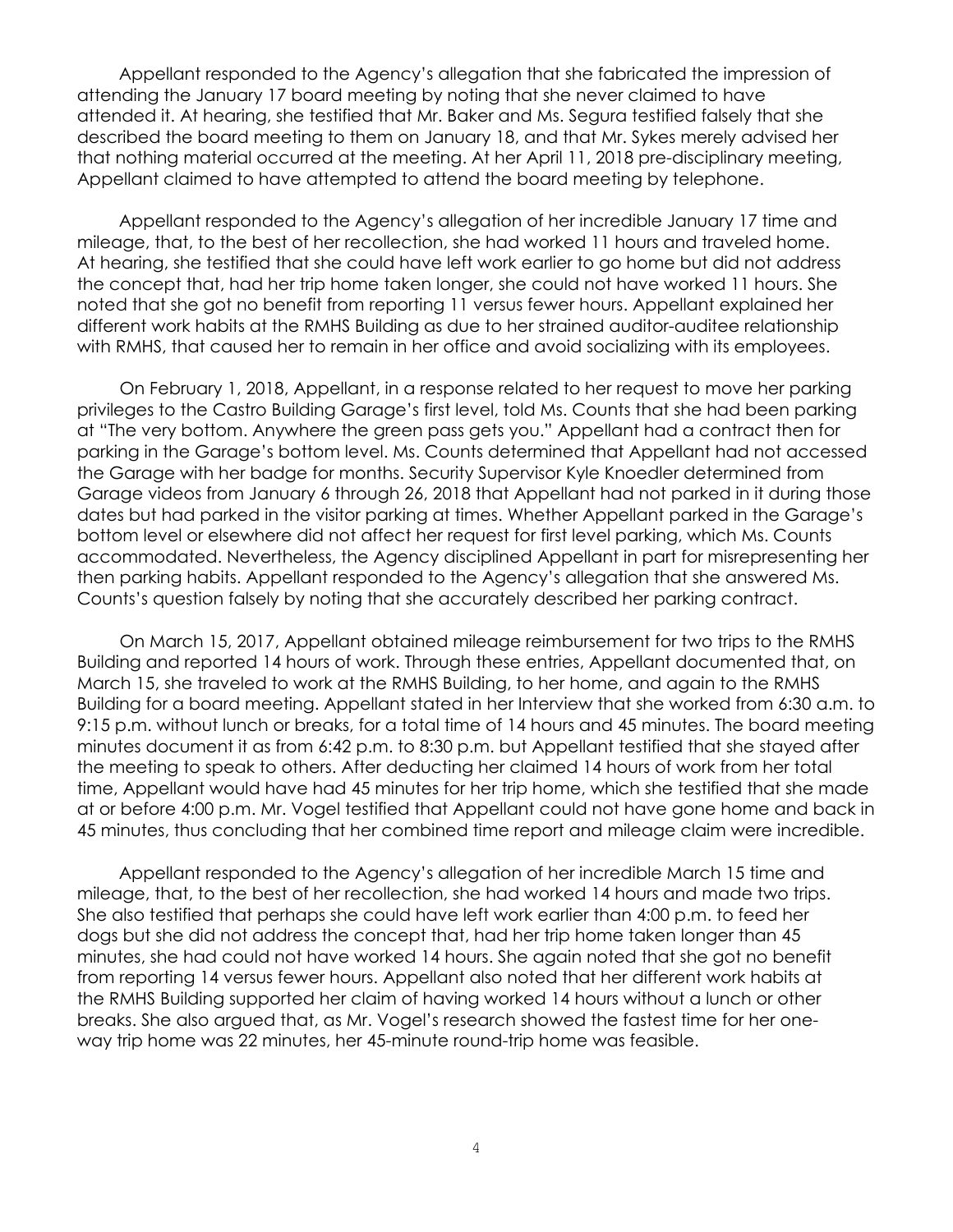At times, Appellant did not use her badge to enter the secure area of the Castro Building.<sup>5</sup> She entered its secure area with other employee(s) who had used their badge(s) to access it. She explained that, as she had carried her lunch and work material, other employees granted her access to help her. The City prohibited such access and had posted its prohibition at the Castro Building's entry to its secure area. (Ex. 10). It also instructed employees of this prohibition through its Cybersecurity Awareness Training, which Appellant completed on December 29, 2017, and through notices via emails dated September 23, 2016 and May 2, 2017. (Ex. 11).

In her Interview, Appellant defended against this allegation by claiming ignorance of it and at hearing testified that "now" she understood it and would be compliant henceforth. Some witnesses testified that employees occasionally violated this prohibition at the Castro Building, or frequently, per Mr. Doyle. The Agency did not state that it has disciplined employees for this infraction before or that it intends to do so in the future. It evidently enforced this prohibition exclusively against Appellant to supplement its discipline of her. Appellant also defended against this allegation by claiming that the Agency did not discipline Jay Morein, DHS's CFO, who also violated this prohibition by granting her and Mr. Sykes access with him, and it therefore discriminated against her due to her national origin/race.

On February 15, 2018, the Agency issued to Appellant a Notice of Contemplation of Disciplinary Action. On February 22, the Agency and Appellant had a contemplation of discipline meeting. Appellant responded to the Agency's allegations with explanations for them and by alleging that its disciplinary process against her for alleged minor violations was a pretext to discriminate against her. The Agency then hired Mr. Vogel to further investigate its allegations against Appellant and her discrimination claim. Based on his investigation results, the Agency withdrew its Notice of Contemplation and on April 3, issued to Appellant a revised Notice of Contemplation. On April 11, the Parties held a second contemplation of discipline meeting at which Appellant defended herself similarly. After considering the circumstances, on April 16, 2018, the Agency dismissed Appellant. On April 30, 2018, Appellant filed this timely appeal.

## **IV. ANALYSIS**

#### **A. Jurisdiction and Review**

The Career Service Hearing Office has jurisdiction of this direct appeal of a dismissal pursuant to CSR 19-20 A.1.a. The Hearing Officer is required to conduct a *de novo* review, meaning to consider all of the evidence as though no previous action had been taken. Turner v. Rossmiller, 532 P.2d 751, 754-5 (Colo.App. 1975); CSR 19-55 A.

#### **B. Burden and Standard of Proof**

i

The Agency retains the burden of proof, by a preponderance of the evidence, throughout the case to prove that Appellant violated CSRs 16-29 D, G, R, and T, and to prove that its dismissal of her was within a reasonable range of alternatives available to it. CSR 19-55 A.

<sup>5</sup> The Hearing Officer disregards the Agency's evidence alleging Appellant's badging issues at the RMHS Building as a basis for discipline as it did not include such evidence in its disciplinary letters.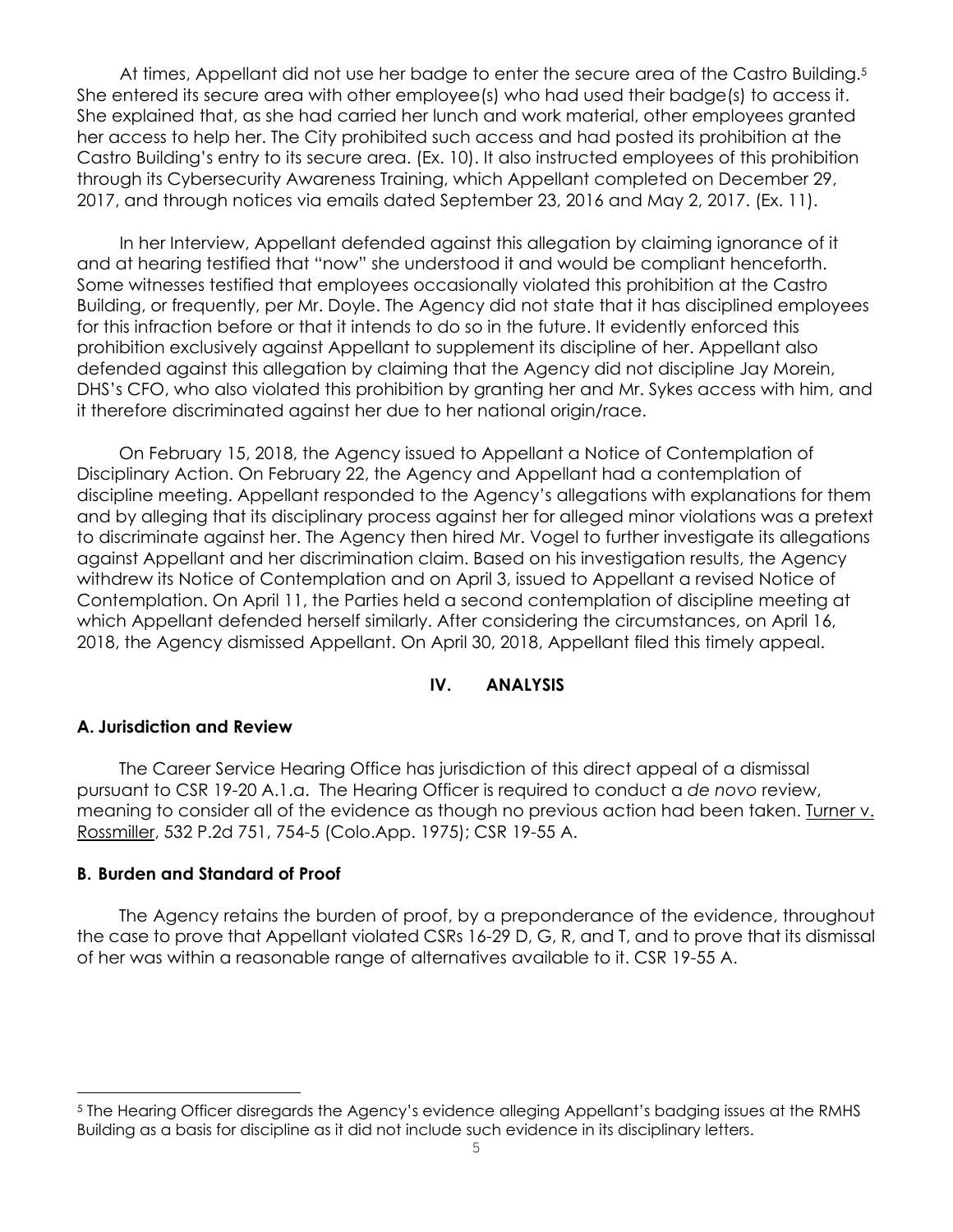## **C. Career Service Rule Violations**

…

CSR 16-29 states in relevant part:

- D. Any act of dishonesty, which may include, but is not limited to, lying, or improperly altering or falsifying records, examination answers, or work hours.
- G. 1. Failing to meet established standards of performance including either qualitative or quantitative standards. When citing this subsection, a department or agency must describe the specific standard(s) the employee has failed to meet, such as standards in the employee's individual goals or in a Performance Improvement Plan (PIP). (Revised May 12, 2017; Rule Revision Memo 26D)
- … R. Conduct which violates the Career Service Rules, the City Charter, the Denver Revised Municipal Code, Executive Orders, written departmental or agency regulations, policies or rules, or any other applicable legal authority. When citing this subsection, a department or agency must cite the specific regulation, policy or rule the employee has violated.
- T. Conduct which is or could foreseeably:
	- 1. Be prejudicial to the good order and effectiveness of the department or agency;
	- 2. Bring disrepute on or compromises the integrity of the City; or
	- 3. Be unbecoming of a City Employee.

## 1. CSR 16-29 D. – Dishonesty

The Agency claimed that Appellant violated this Rule by lying: (1) in false time records, (2) in a false mileage reimbursement claim, (3) about her presence at work, (4) to obtain better parking privileges, and (5) in her defense during the disciplinary process.

More specifically the Agency claimed that Appellant was dishonest in her claims that: (1) on December 6, 2017, Mr. Baker had assigned her work at the Castro Building, causing her delay to the RMHS Building; (2) on January 17, 2018, she traveled home and returned to the RMHS Building for a board meeting, but then left and tried to attend it by telephone, and was entitled to mileage reimbursement therefor; (3) Mr. Sykes commented on her absence from a meeting that she need not have attended rather than on the mandatory January 17, RMHS board meeting; (4) on January 17, she worked 11 hours without interruption; (5) on March 15, 2017, she worked 14 hours without interruption; (6) the Agency did not require her to attend the RMHS board meetings; (7) she was ignorant of the City mandate to use her employee badge to access the secure area of its buildings; and (8) she had parked at the bottom level of the Garage. At the hearing, Appellant testified that she made these representations truthfully to the best of her knowledge and did not intentionally mislead anyone.

The Hearing Officer first addresses the allegations which the Agency failed to prove or are unavailable to support its dismissal of Appellant. Appellant misconstrued the Agency's allegation that she lied about her parking privileges. It was not where she had parked, but whether she lied about where she had been parking. Regardless, when Ms. Counts had inquired of Appellant, "Where do you currently park in the garage?" she herself restricted Appellant's answer to her question with the qualification "in the garage?" In responding, "Anywhere the green pass gets you," Appellant accurately stated her contractual parking privileges in the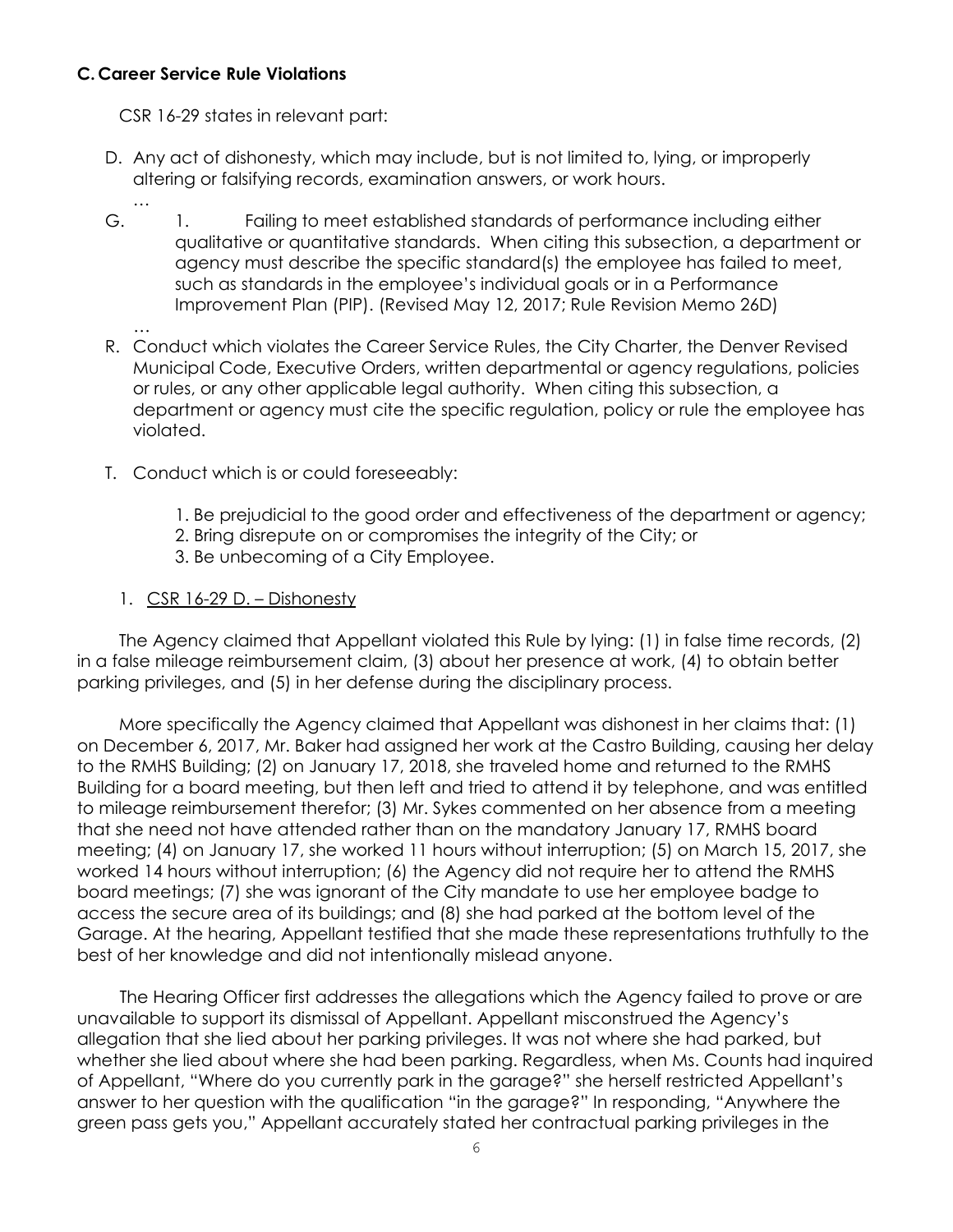Garage, which she wanted to modify. Her answer also correlated with her claim of then that, due to her back injury, her bottom level parking was problematic for her. But Ms. Counts did not factor in her qualification to her question when she analyzed Appellant's answer to it. Thus, through an inapposite analysis,<sup>6</sup> she found Appellant dishonest when in fact Appellant responded correctly. Therefore, the Agency did not prove that Appellant was dishonest in her response to Ms. Counts's question about her parking location.

On the "piggybacking" issue, the Agency should enforce its discipline uniformly for it to be sustained. *See* In re Rodriguez, CSA 12-10, 13 (10/22/10), *citing* In re Norman-Curry, CSA 28-07 & 50-08, 5 (2/27/09). Since the Agency enforced this prohibition exclusively against Appellant, the Hearing Officer does not sustain it or consider it as support for its dismissal of her.

The Agency tried to prove its allegation, that Appellant did not work 11 hours on January 17, 2018 at the RMHS Building, with circumstantial evidence. It presented evidence of Appellant's significantly relaxed work habits at the Castro Building. As Appellant claimed that she arrived at the RMHS Building at 6:15 to 6:30 a.m., it showed her need to clear two different levels of security before the security staff arrived at 8:00 a.m. However, Appellant plausibly explained her different work habits at the RMHS Building sufficiently to stalemate the Agency's evidence. Thus, the Agency failed to prove by a preponderance of the evidence that Appellant did not work 11 hours on January 17, 2018 and falsified her time records for it.

Next, the Hearing Officer addresses the Agency's other allegations, which it proved by a preponderance of the evidence. First, on the piggybacking issue, that the Hearing Officer deemed a violation of this prohibition unavailable for discipline is distinct from Appellant's claim to have been ignorant of it. The weight of the evidence shows that she could not have been ignorant of it. Therefore, Appellant's defense on this basis was dishonest.

The Hearing Officer concludes that Appellant fabricated an excuse to hide her late arrival at the RMHS Building on December 6, 2017. She missed the training which started at 8:30, according to Mr. Sykes who attended it. She excused her absence in her texts to Mr. Sykes, at 7:58 a.m., "Im running late as I had to stop by DHS but I'll be there!" and at 11:57 a.m., "Sorry about earlier this morning. Rob had me working on some bkd stuff so I ran into my office here instead…" (Ex. K). However, Mr. Baker testified that he had not required Appellant at the Castro Building on that day, and Ms. Counts testified that the Agency had no record of her working there then. Appellant tried to conform her actions of that morning to the evidence, testifying that she did not stop at the Castro Building and instead went to the RMHS Building, just not to the training. Her testimony would then coincide with Ms. Counts's and Mr. Baker's testimony and preclude Mr. Sykes's scrutiny of her late arrival at the RMHS Building. However, Appellant's text, that she already "had to stop by" the Castro Building, belied her new version of events. Clearly, Appellant just tried to conceal her late arrival at work through her texts.

The Hearing Officer concludes that Appellant did not travel home on January 17, for which she falsified her January 19 mileage reimbursement form. Appellant claimed to have made a round-trip home in the 31 minutes between 5:15 and 5:46 p.m. Mr. Vogel's research showed that the fastest one-way trip between the RMHS Building and Appellant's home along an 11.6 mile route took 22 minutes, but Appellant traveled a 14 mile route home. His research showed that the 14 mile route took 32 minutes one-way, making a round trip along this route at least 69 minutes long, upon adding about five minutes it took her to feed her dogs. She testified that she had been feeling ill all day so it was unlikely that she would have

i

<sup>6</sup> Mr. Vogel took this tact in his report, but his initiation of the flawed analysis does not justify the result.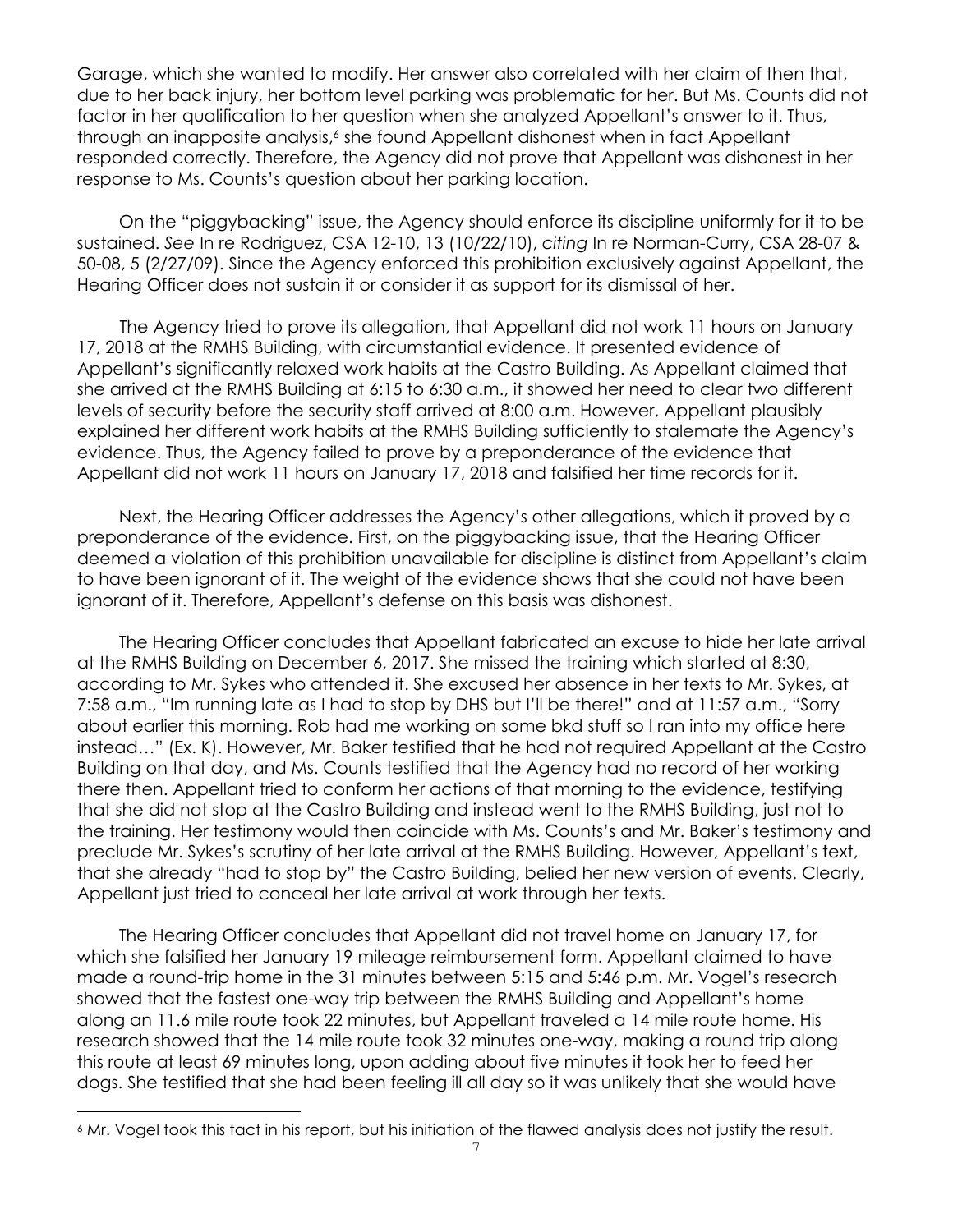returned to this meeting just to leave. Also, since Mr. Sykes would be attending it and she would be excused for missing it due to illness, she had no compelling reason to return for it. Appellant's defense and testimony against this allegation are incredible and dishonest.

 The Hearing Officer concludes that, on January 25, 2018, Appellant falsely told Ms. Counts that she had not missed any mandatory meeting the prior week, including the January 17 RMHS board meeting, thereby violating Expectation Rule 10. Ms. Counts testified, that during a January 16 review of Appellant's evaluation, she had confirmed Appellant's duty to attend these meetings. Appellant avoided admitting her absence by conflating the January 17 meeting with Mr. Sykes's meetings of Monday of the week of January 25, to which he had not invited her. Appellant had accessed Mr. Sykes's calendar, so she knew that he had two meetings on the current Monday, and on January 25, she asked him whether she had missed them. Significant herein is that on January 19, Appellant had submitted her false January 17 mileage claim. So, she had a motive to avoid scrutiny of her January 19 reports. She also did not confront Mr. Sykes about which specific, mandatory meeting he had falsely accused her of missing or why he had falsely accused her. Had she done so, he would have identified the January 17 meeting and Appellant would have had to disclose it to Ms. Counts. So, Appellant left well enough alone to make her false report to Ms. Counts.

The Hearing Officer concludes that, in her Interview, Appellant falsely denied her duty to attend the RMHS board meetings. Through the Expectations, Review, Evaluation, and Ms. Counts's January 16 meeting comments, the Agency had clearly notified Appellant of her duty to attend these meetings. Appellant testified that she got another copy of the Expectations from Ms. Counts to review them, alleging the Agency disciplined minorities more severely for violations of them, as it now applied them to her. She also considered them unwarranted. She had obviously reviewed the Expectations and understood them. While Appellant could not honestly deny her duty to attend the meetings, she did so anyway to avoid discipline.

On March 15, 2017, Appellant claimed to have worked 14 hours and made a 45 minute trip home to feed her dogs. As described above, Appellant's travel home exceeded 45 minutes, reducing her work hours by her travel time over 45 minutes. Appellant testified that she could have erred in the estimate of her travel time home, which would mean that she could have reported more hours than she worked. She argued that the Agency should not discipline her therefor as she obtained no benefit from the time that she reported and she was not intentionally deceptive. Nonetheless, despite Appellant qualifying her concession on this point, she dishonestly reported working 14 hours on March 15, 2017. Thus, the Agency proved Appellant's violation of this Rule by a preponderance of the evidence.

#### 2. CSR 16-29 G. – Failure to Meet standards

The Agency claimed that Appellant violated this Rule by disregarding the City's STARS values, including accountability and ethics, from her Review and Evaluation and her duty to report meetings that she missed. Appellant defends against this allegation with her annual evaluations, where the Agency had rated her as successful in attending meetings. She also argued that she had no duty to attend the RMHS board meetings, that her attendance was voluntary, and that she never denied missing meetings.

To prove a violation of this rule, the Agency must prove (1) it established an attendance standard; (2) it clearly communicated that standard to the employee; and (3), the employee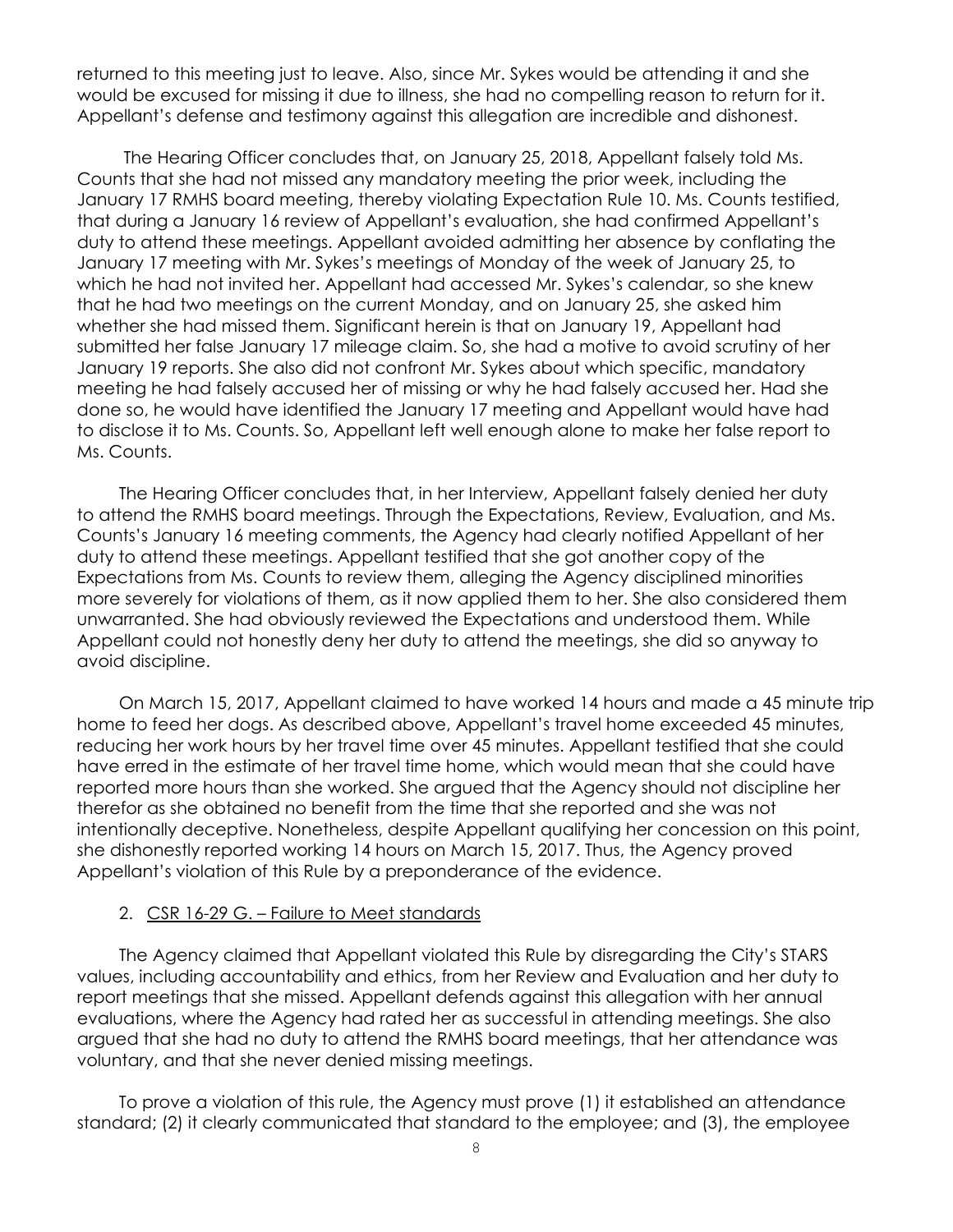failed to meet that standard. In re Rock, CSA 09-10, 5 (10/5/10), *citing* In re Mounjim*,* CSA 87-07, 8 (7/10/08). However, the generic STARS values are aspirational values, and as such, they do not constitute enforceable standards, In re Rodriguez, CSA 12-10, 11 (10/22/10), as they fail to provide sufficient notice of what conduct is prohibited. In re Espinoza, CSA 73-16, 7 (4/14/17). Thus, the Agency cannot prove a Rule violation where it claimed Appellant's actions violated aspirational STARS standards. *Id*.

Nevertheless, through her goals and the Expectations, the Agency advised Appellant that she was dutybound to attend the RMHS board meetings and to report her absences. Performance standards may be effectuated in the Agency's performance evaluations or its policies and procedures. In re Rodriguez, CSA 12-10, 10 (10/22/10), *citing* In re Routa, CSA 123- 04, 3 (1/27/05). Appellant testified that Mr. Doyle did not enforce her attendance at meetings, which she claimed was voluntary. He claimed confusion as to the rationale for including her duty to attend these meetings in her Evaluation goals but nevertheless testified that he included this duty for her in them. Regardless, Ms. Counts's communication to Appellant of her duty to attend meetings and report absences succeeded Mr. Doyle's tenure, so she superseded his direction, even as Appellant interpreted it. As described above, Appellant pretended she attended the January 17 meeting and misrepresented that she had no absences to Ms. Counts. Her ploy proved her knowledge of and intentional breach of her duty to report her absence. Thus, the Agency proved Appellant's violation of this Rule by a preponderance of the evidence.

### 3. CSR 16-29 R. – Conduct that Violates Authority

The Agency argued that Appellant violated this Rule by submitting a false mileage claim for the January 17 RMHS board meeting, citing its Fiscal Accountability Rule 10.7 – Use of Personal Vehicles for City Business. Its Paragraph 5. States, "Filing a fraudulent claim for automobile mileage reimbursement shall be cause for disciplinary action which may include dismissal." The Agency's rule regarding fraudulent claims is sufficiently clear to have given Appellant reasonable notice of the prohibited conduct. *See* In re Black, CSA 03-14, 5 (6/9/14), *citing* In re Gutierrez, CSB 65-11, 2 (4/4/13). In defending against this allegation, Appellant testified that she was familiar with Rule 10.7, and that it entitled her to mileage reimbursement because she had traveled to the RMHS Building for the meeting, even though she did not attend it. However, as found above, Appellant fraudulently obtained mileage reimbursement for this meeting because she could not have traveled to it. Thus, the Agency proved Appellant's violation of this Rule by a preponderance of the evidence.

### 4. CSR 16-29 T. – Conduct Prejudicial

The Agency argues that Appellant violated this Rule by bringing disrepute on or compromising its credibility and integrity as Appellant misused its funds. Appellant responded with a denial of the Agency's allegations. By negatively impacting his supervisor's trust in his truthfulness, an employee negatively affected his supervisor's ability to supervise, an action prejudicial to the good order and effectiveness of the agency. In re Stone, CSA 70-07, 12 (2/25/08). Wrongdoing under this rule now includes conduct which "could foreseeably" cause harm, in addition to actual harm. In re Marez, CSA 58-16, 8 (1/26/17).

In fact, the City collects ML taxpayer funds to finance the service to its IDD clients, and the administration therefor. The Agency had requested an audit of its contract with RMHS for use of the ML funds. So, in a December 15, 2015 report, the Denver City Auditor documented Agency deficiencies in its monitoring of RMHS's expenditures, and made recommendations for it to correct them. (Ex. C). One such action was that the Agency have an auditor regularly monitor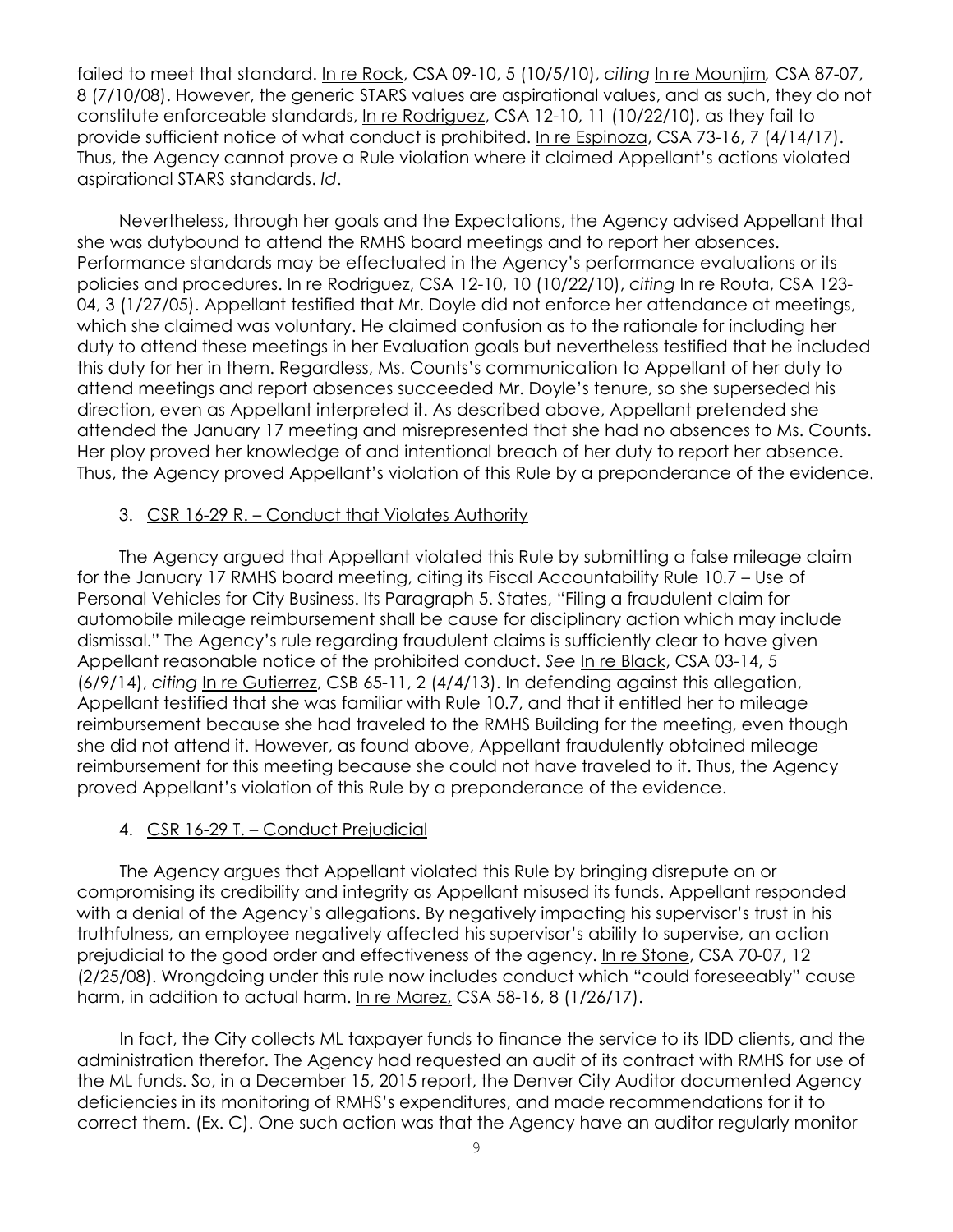RMHS's expenditures, for which the Agency hired Appellant. Its prior flaws in its oversight of RMHS's use of the ML funds created a need for its audit process to be beyond reproach. Thus, Appellant began a high-profile job, financed by ML funds, that demanded impeccable work to withstand likely scrutiny. Appellant's conduct had to be beyond reproach as the Agency needed to assure the City that it was holding RMHS to appropriate expenditures.

However, by submitting false documentation of hours and mileage, inventing excuses to conceal her absences and feigning ignorance of agency rules that she disregarded, Appellant negatively affected her supervisor's ability to supervise her due to her supervisor's loss of trust in her, an affect prejudicial to the Agency's good order and effectiveness. Appellant could have foreseeably harmed the City by bringing disrepute on or compromising its integrity regarding its oversight and auditing of RMHS. Certainly, her actions were unbecoming of a City employee. Thus, the Agency proved Appellant's violation of this Rule by a preponderance of the evidence.

#### 5. Appellant's Credibility

In analyzing Appellant's credibility, the Hearing Officer also considers other evidence. First, Appellant also falsely obtained mileage reimbursement for travel to an August 8, 2017 training that she did not attend. The PIAD auditors were to attend a training at "East" which Appellant's text messages to Ms. Segura show that she did not attend, yet she obtained reimbursement for 16 miles of travel thereto. (Ex. 22 and 20). Appellant argued against the Agency's impeachment of her with this claim, that it was not theft because she committed an "honest mistake" unintentionally, and that she would have corrected it had anyone brought it to her attention. Appellant also defended her claim as not fraudulent because she did not submit it until several days after the training, implying that by then she had forgotten her absence. However, it is incredible that Appellant would have had this lapse of memory, especially since at her request, Ms. Segura even brought her the training handout.

Appellant's response to her false mileage reimbursement, like her testimony on her inaccurate time records, was that she would have corrected any inaccuracies had anyone brought them to her attention, but she did not accept direct responsibility therefor. She also dismissed her inflated hours by arguing that she got no benefit from reporting them yet she testified that she adjusted her schedule on the day after her long hours to work fewer hours.

Another extrapolation from August 8 is that Appellant arrived late for work. She did not attend the training but she did not arrive at the Castro Building until shortly before noon, with her coffee, according to Ms. Segura. The training lasted until noon but it had become irrelevant to the PIAD staff, so they returned to the Castro Building around 9:45, while Appellant was still absent. Had the staff arrived at the Castro Building at noon, Appellant would have preceded them briefly and obscured her late arrival. At hearing, Appellant complained that Ms. Segura criticized her for bringing coffee to work meanwhile ignoring her late arrival to work. Ms. Segura also testified about another morning when Appellant claimed to be offsite attending interviews, which were not scheduled until the afternoon. At hearing, Appellant testified that she did not recall where she was on these mornings. These absences impeached Appellant's claim of keeping conscientious work hours.

Appellant attempted to boost Mr. Doyle and, by contrast, discredit Mr. Baker, her and the Agency's respective witnesses. However, her opinions are not well grounded. For example, she criticized Mr. Baker for not attending RMHS board meetings compared to Mr. Doyle, who she claimed attended them with her. RMHS convened two board meetings while Appellant and Mr. Baker worked together. He attended one and missed the next one to remain at the Castro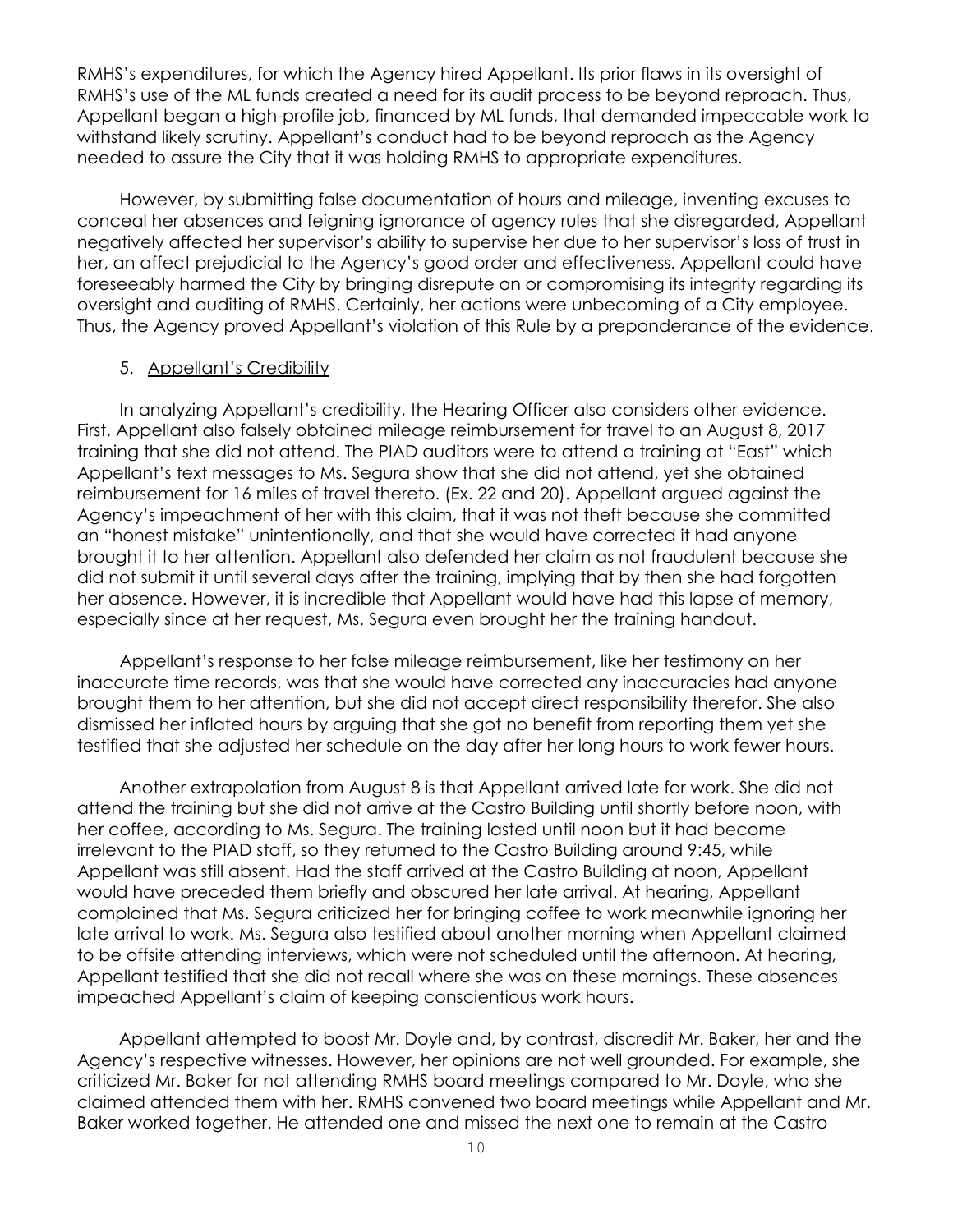Building with the BKD auditors in case they needed him. Mr. Doyle testified that he attended a couple of board meetings which, given his Agency tenure from June 2014 through May 2017, is at best similar to Mr. Baker. Appellant also belittled Ms. Segura for her criticism of Mr. Doyle while he was their supervisor, from March 22 through his August 8, 2016 demotion, as unwarranted as Appellant claimed that she had no issues with him. Yet during this time, other employees observed Mr. Doyle's issues that so impaired his work that he took two leaves of absence and then agreed to a demotion coupled with participation in a rehabilitation program.

In addition, Appellant accused Mr. Baker<sup>7</sup> and Ms. Segura of lying in their testimony that she pretended to have attended the January 17 meeting, of which Ms. Counts and Mr. Sykes corroborated different parts. Appellant effectively accused these four employees of having concocted a conspiracy to discipline her. Appellant's allegation is illogical, and thus incredible, since the Agency would not have reacted to her absence from the meeting had she merely admitted to having missed it due to illness. Last, although Appellant testified that she parked in the street rather than the Castro Garage, she strategically omitted stating that she parked in the visitor area, which the Agency discouraged, and admitted it only on cross-examination.

Thus, Appellant's defenses against her discipline included dishonest, incomplete, or inapplicable responses intended to shield her misconduct. And her perception, or at least her testimony, of events was sufficiently partisan that it also debilitated her credibility.

## **V. DEGREE OF DISCIPLINE**

Appellant also defended against the Agency's discipline of her by claiming that it failed to implement the progressive discipline that is contemplated by the CSRs.

## 16-41 Purpose of Discipline:

i

The purpose of discipline is to correct inappropriate behavior or performance, if possible. The type and severity of discipline depends on the gravity of the offense. The degree of discipline shall be reasonably related to the seriousness of the offense and take into consideration the employee's past record. The appointing authority shall impose the type and amount of discipline he or she believes is needed to correct the situation and achieve the desired behavior or performance.

## **1. Seriousness of the proven offense**

Various Career Service cases address an Agency's dismissal of an employee that are instructive herein. First, honest timekeeping is an essential function for all Career Service employees, as it is the promise to provide a valuable service in exchange for a substantial portion of each taxpayer dollar. In re Marez, CSA 58-16, 8 (1/26/17). Lying during a disciplinary proceeding is especially egregious, as it undercuts the agency's efforts to seek the truth in important matters involving employment rules and the rights of employees, and weakens the ability of an agency to place its trust in the statements of its employee. In re Duran, CSA 10-10, 10 (10/1/10), *citing* In re Galindo, CSA 39-08, 10 (9/5/08). An employee's false accounting of an incident, alone, was sufficiently severe to merit termination, since the dishonesty extended to the Agency's official investigation of it, at a substantial cost of Agency resources. In re Gomez,

<sup>7</sup> Appellant alleged that Mr. Baker retaliated against her because she complained to Ms. Counts about him, about which complaint he testified he was ignorant as Ms. Counts did not advise him of it.